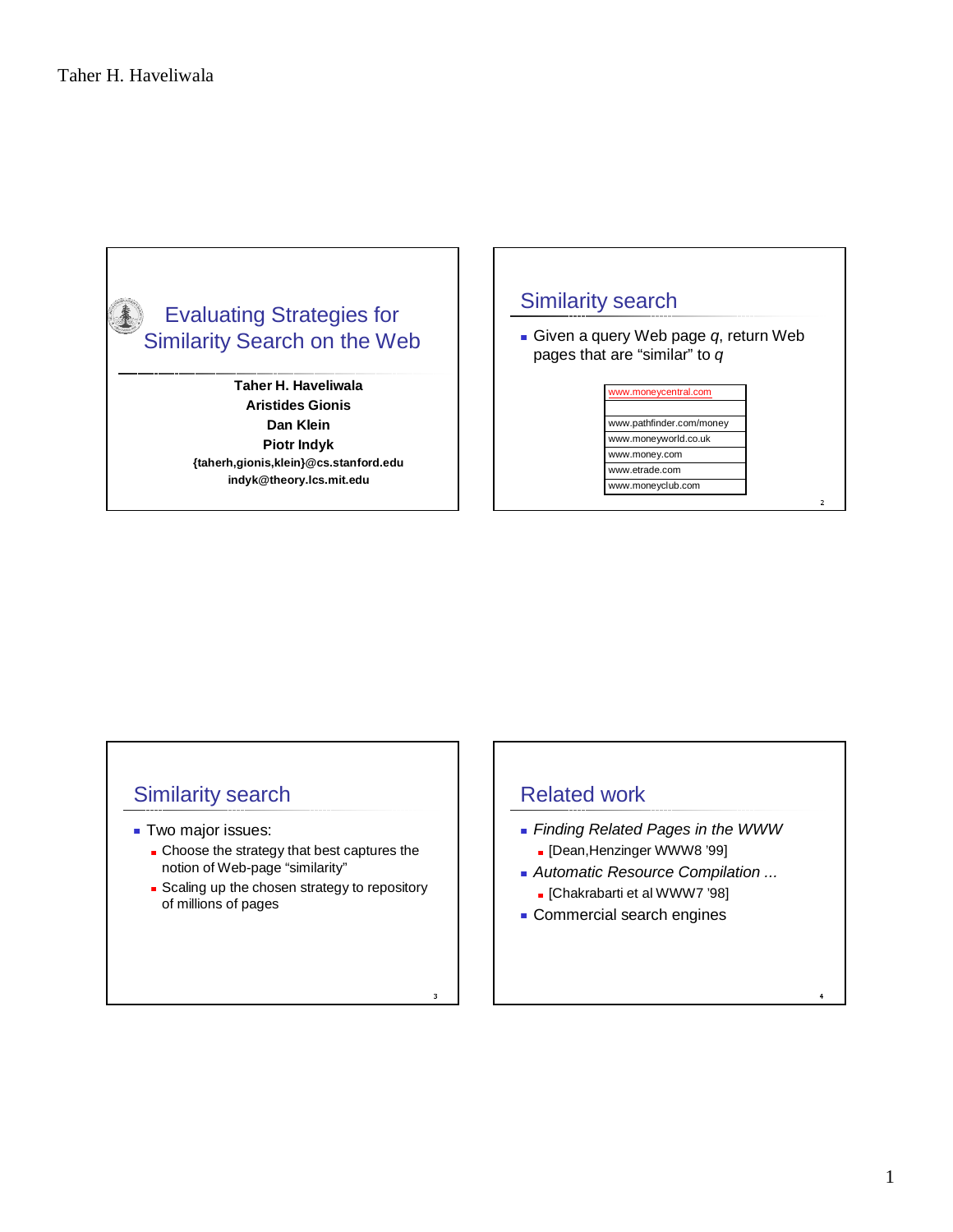





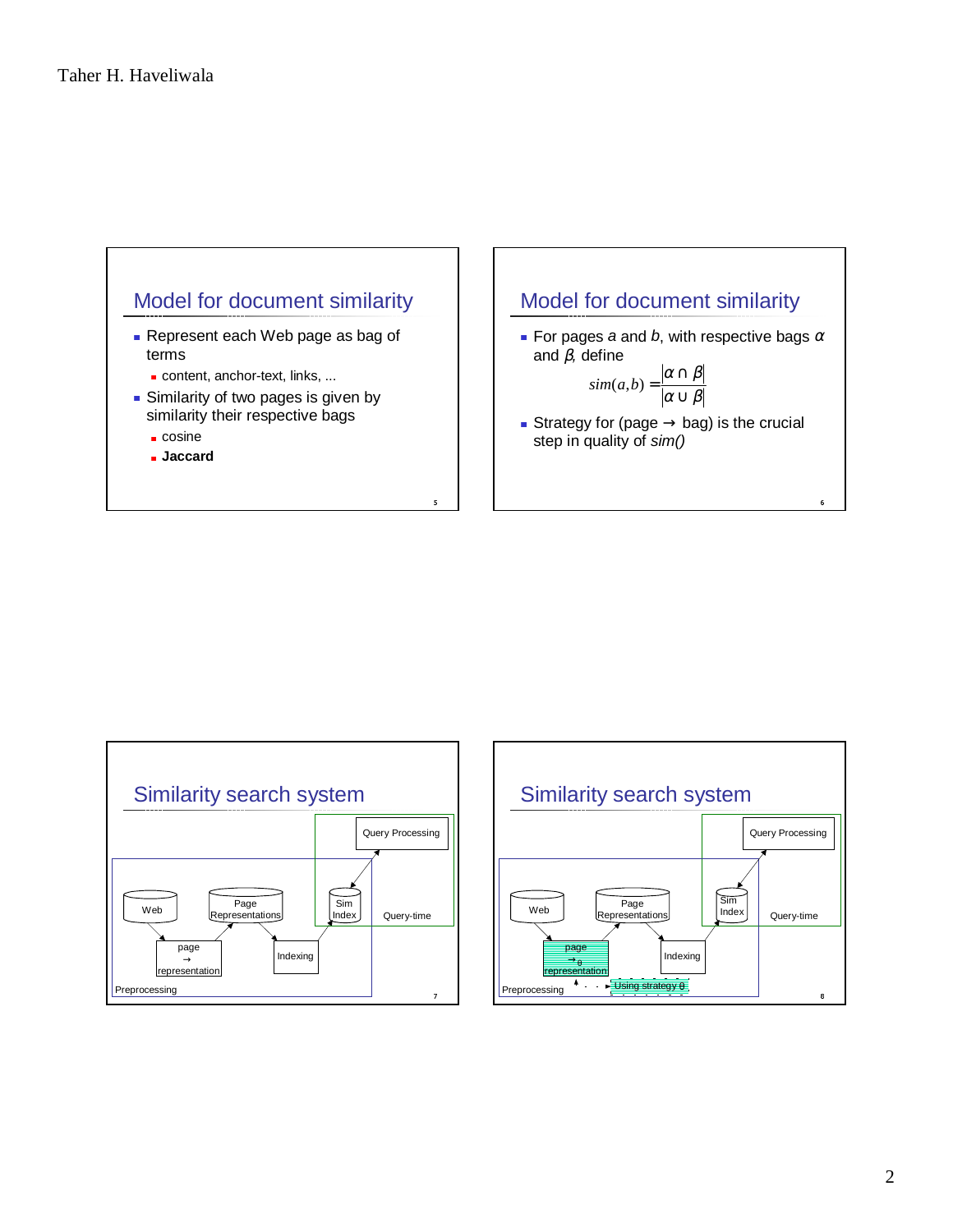



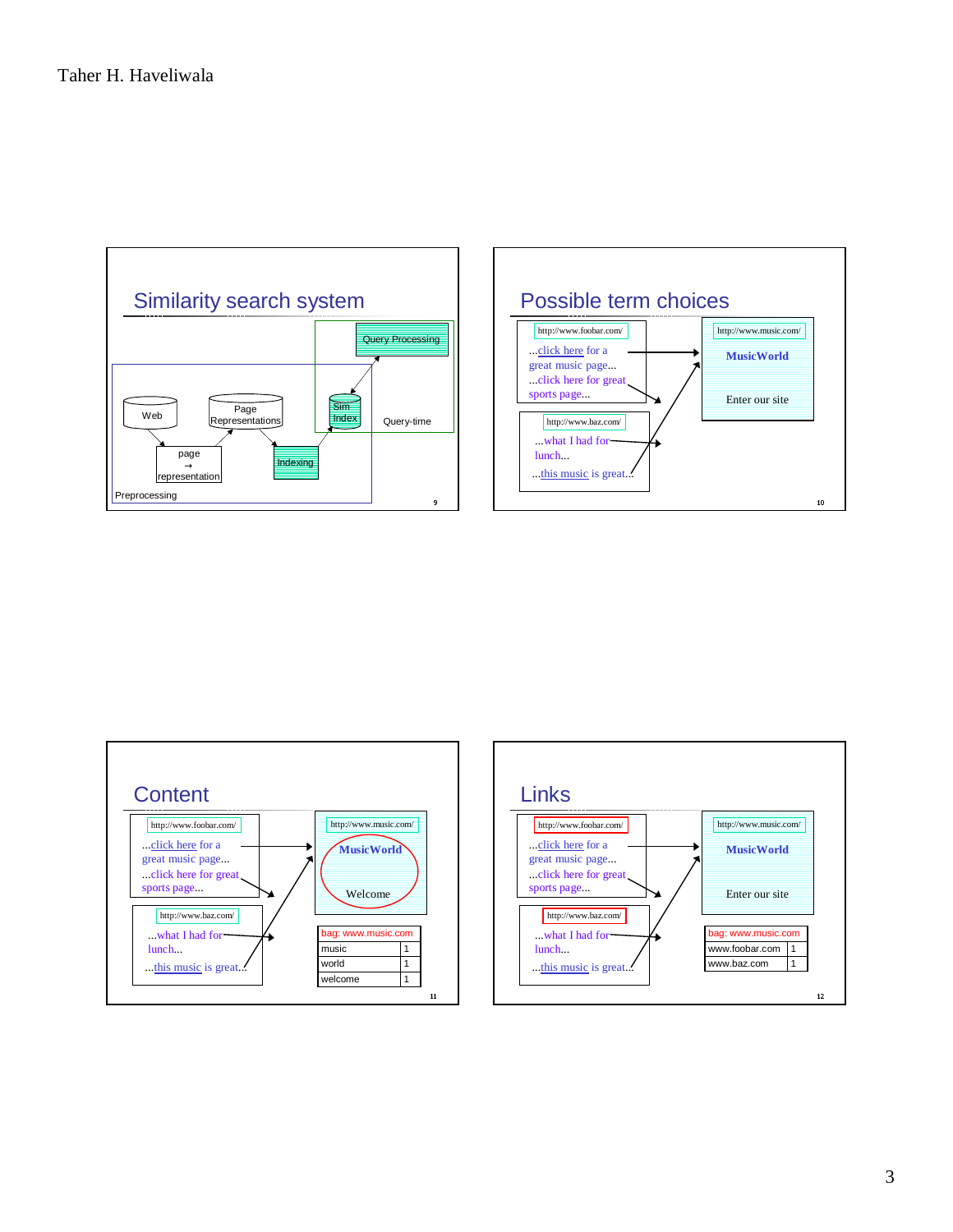





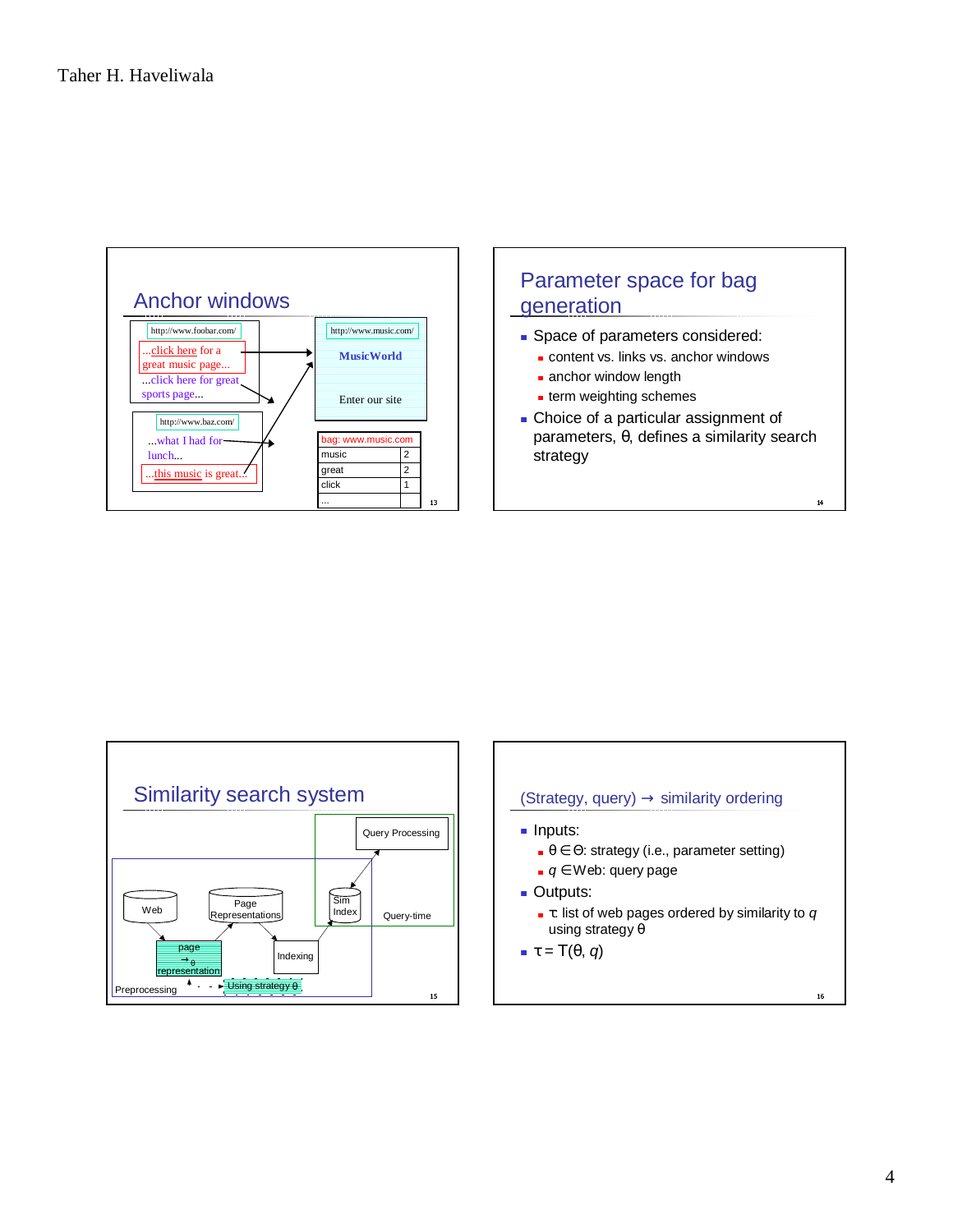### Evaluating strategies

- Goal: find "best" θ*<sup>i</sup>* ∈ Θ
- **Develop system to measure quality of** different parameter settings
	- **Nhat do you choose as the ground truth for** Web-page similarity?
	- How do you compare a particular strategy to this ground truth?

 $\overline{17}$ 

### Web directories (Yahoo!, ODP)

- Hand-constructed hierarchical directories such as Yahoo! and the Open Directory Project (ODP) can be used as an external quality measure
- Do not directly provide ranked similarity listings

18

**Do contain many implicit similarity** judgements



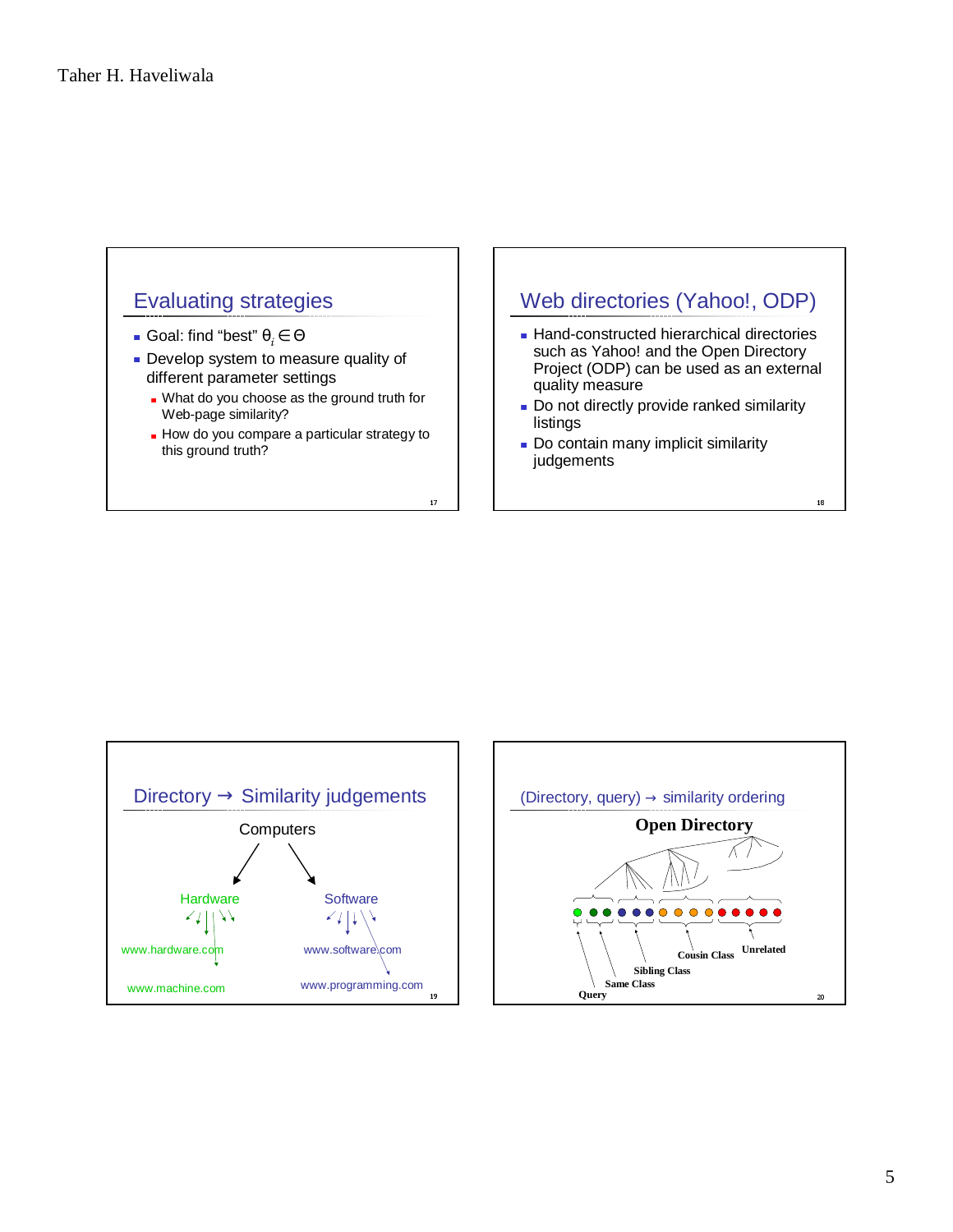

## Evaluating strategies

- 1. Restrict attention during evaluation phase to pages in the directory **D**
- 2. Compare similarity ordering induced by parameter setting θ*<sup>i</sup>* to the similarity ordering induced by the directory, over test set of query pages
- 3. Choose the  $\theta_i$  that agrees most closely with the judgements in **D**

 $_{22}$ 



# $24$ Comparing two orderings **Based on Kruskal-Goodman Γ** lnputs **■ τ<sub>οdp</sub>:** strict weak ordering of pages (ODP)  $■$  τ $_{i}$   $\,$   $\,$  : total ordering of pages according to  $\theta_{i}$ ■ Output  $-1 \leq \Gamma \leq 1$ : measure of agreement  $2\times Pr[\tau_{\text{odp}}$  and  $\tau_i$  agree on ordering of (u,v)] - 1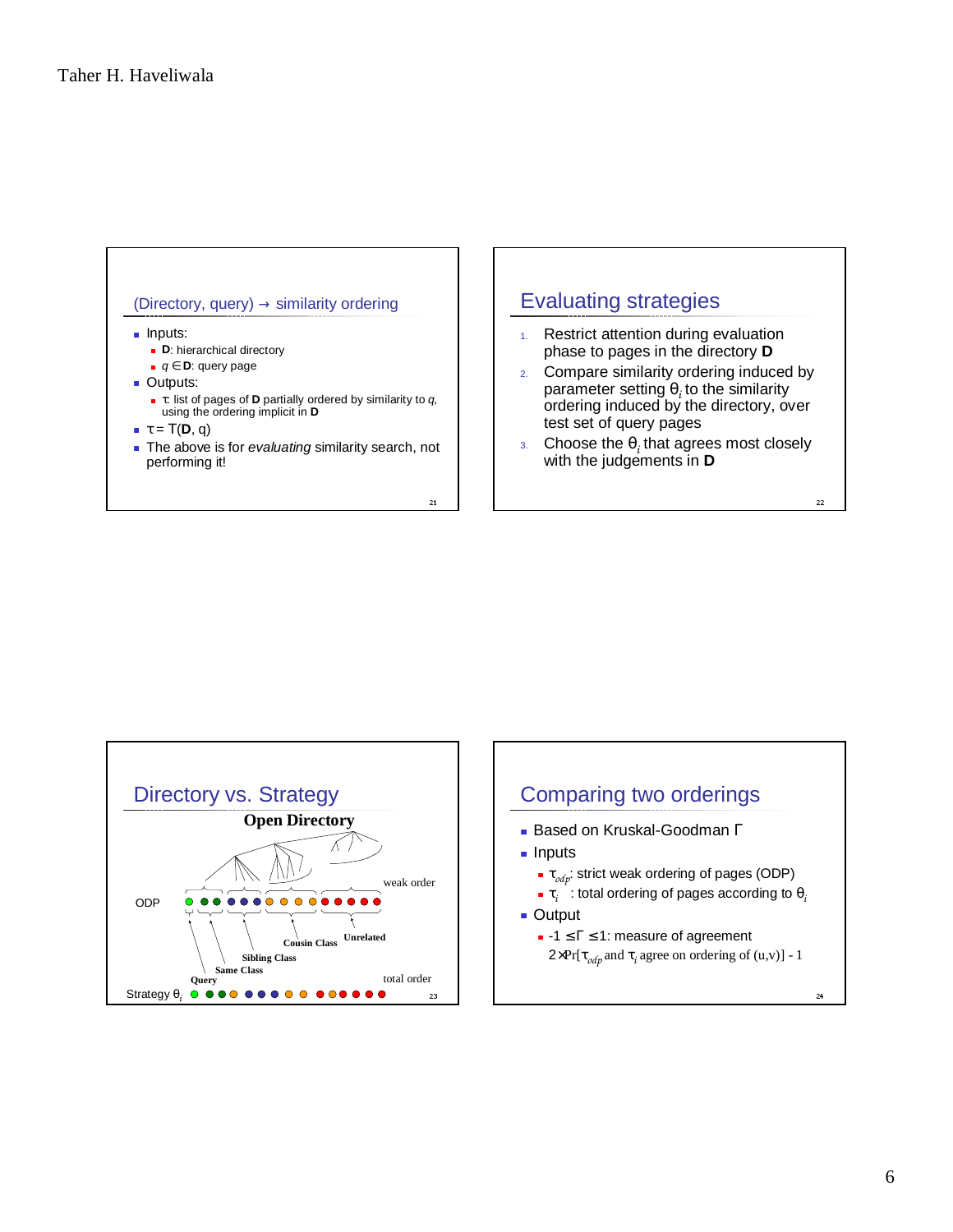





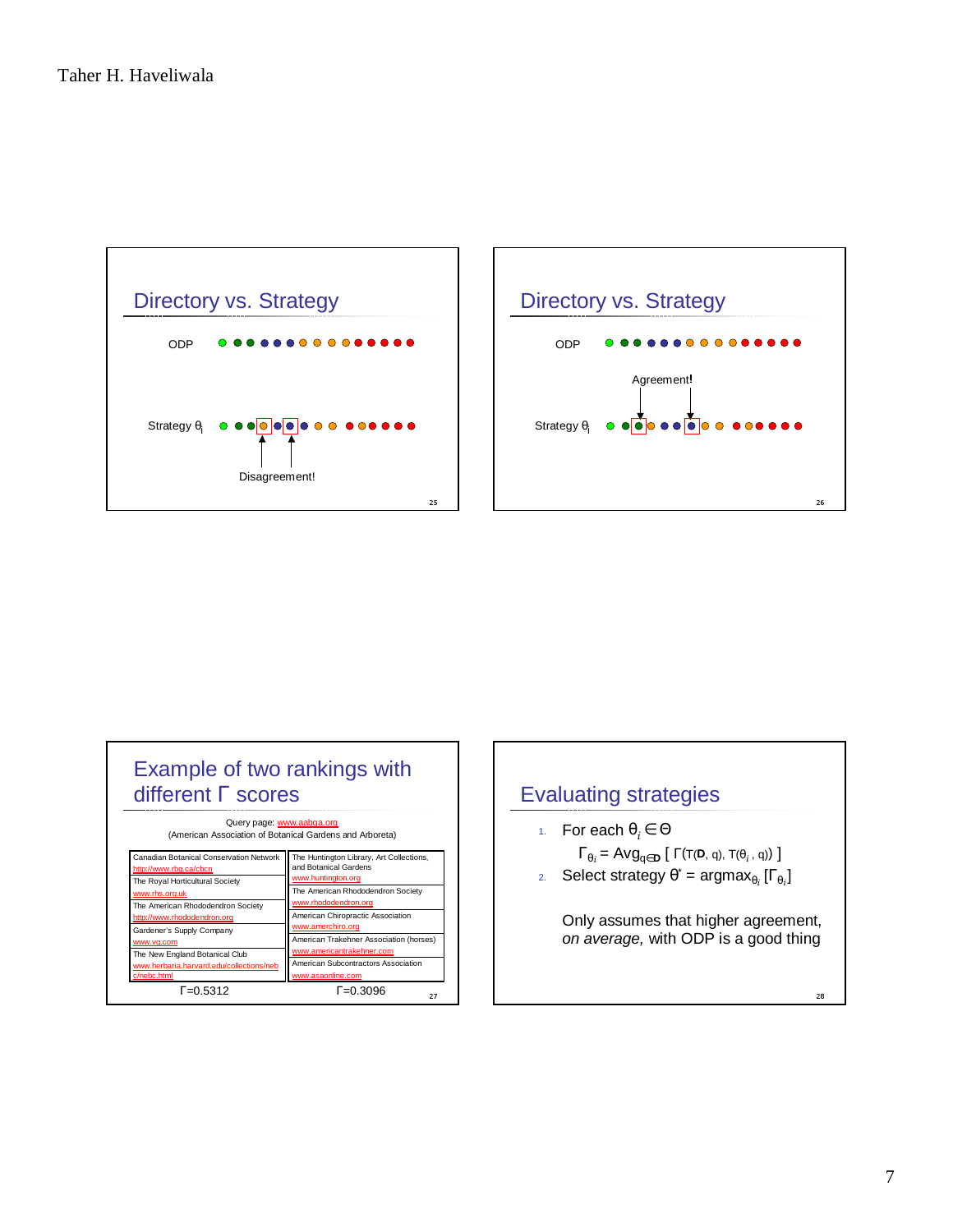



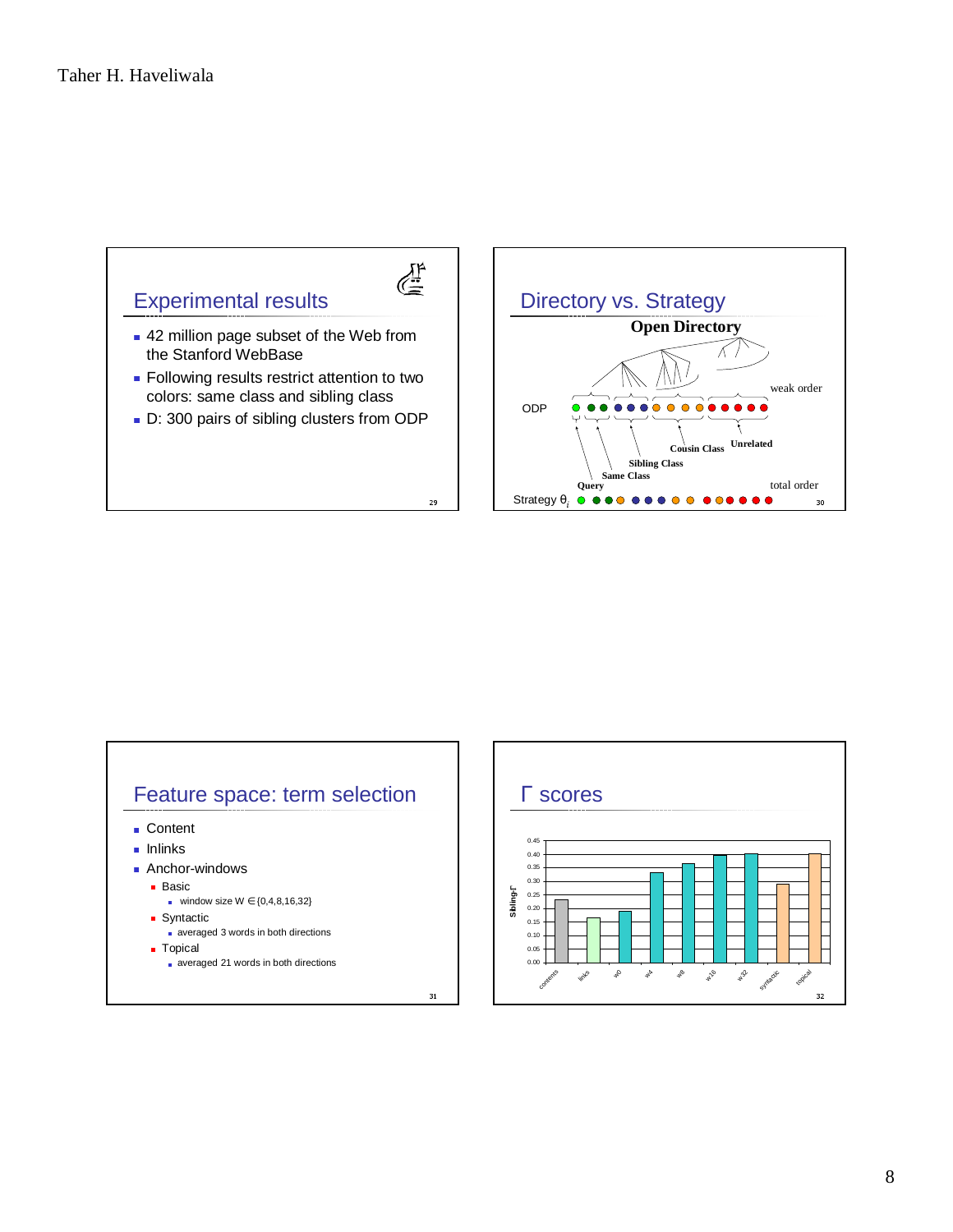



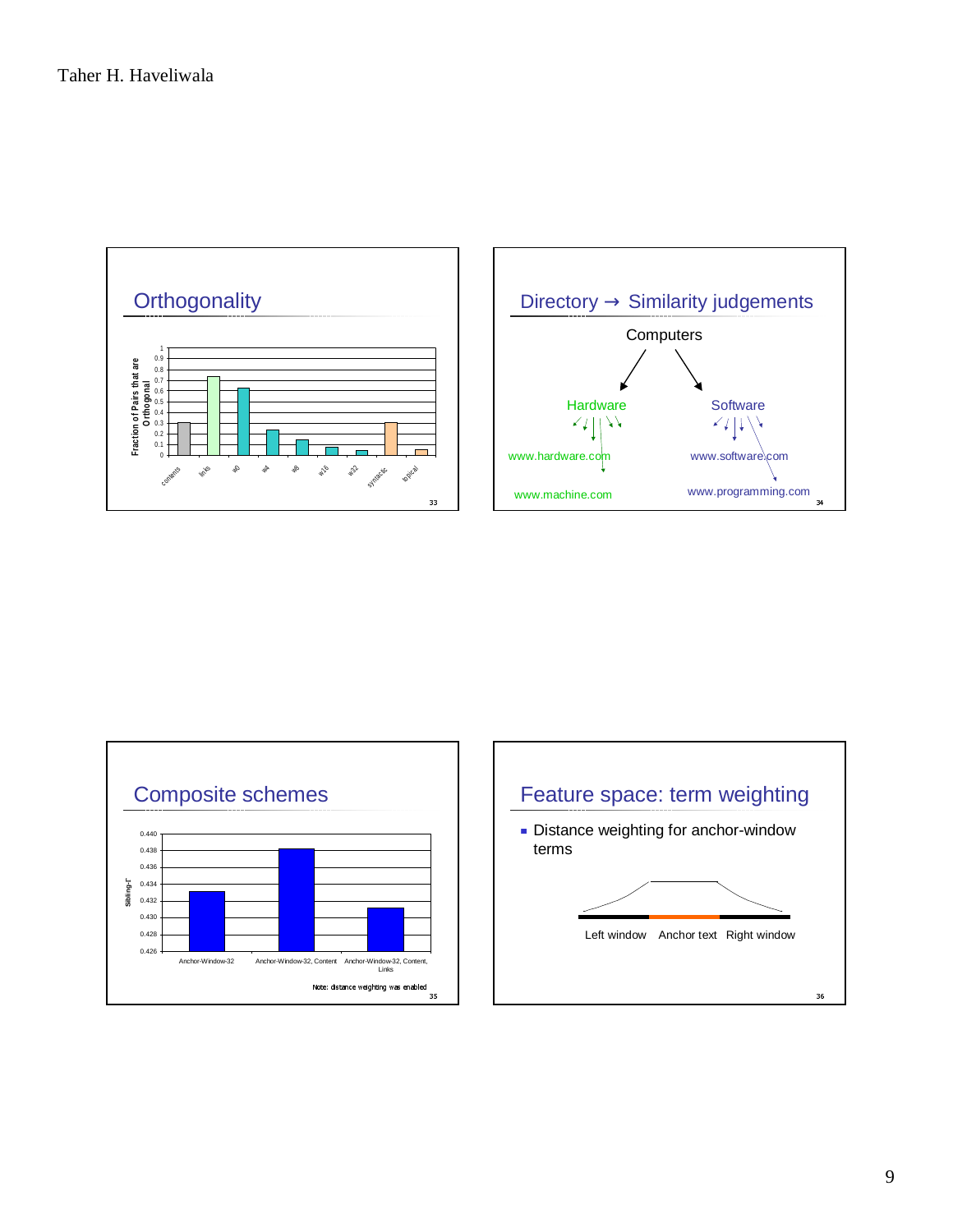



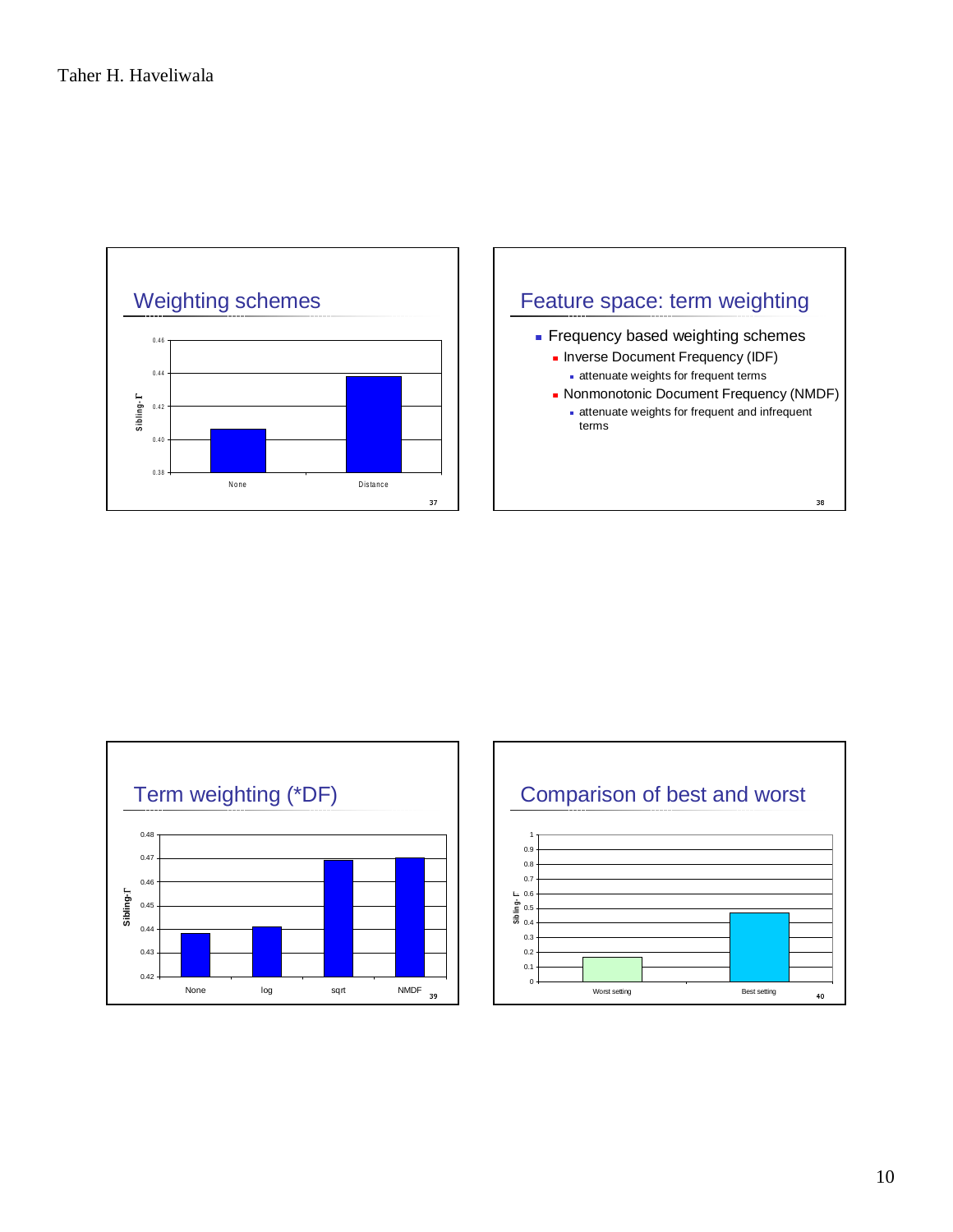

 $43$ 

## Scalability:

keyword search ≠ similarity search

- For standard keyword search query, # of accesses to inverted index equals # of terms in query
- The postings lists for most terms are of reasonable length



 $42$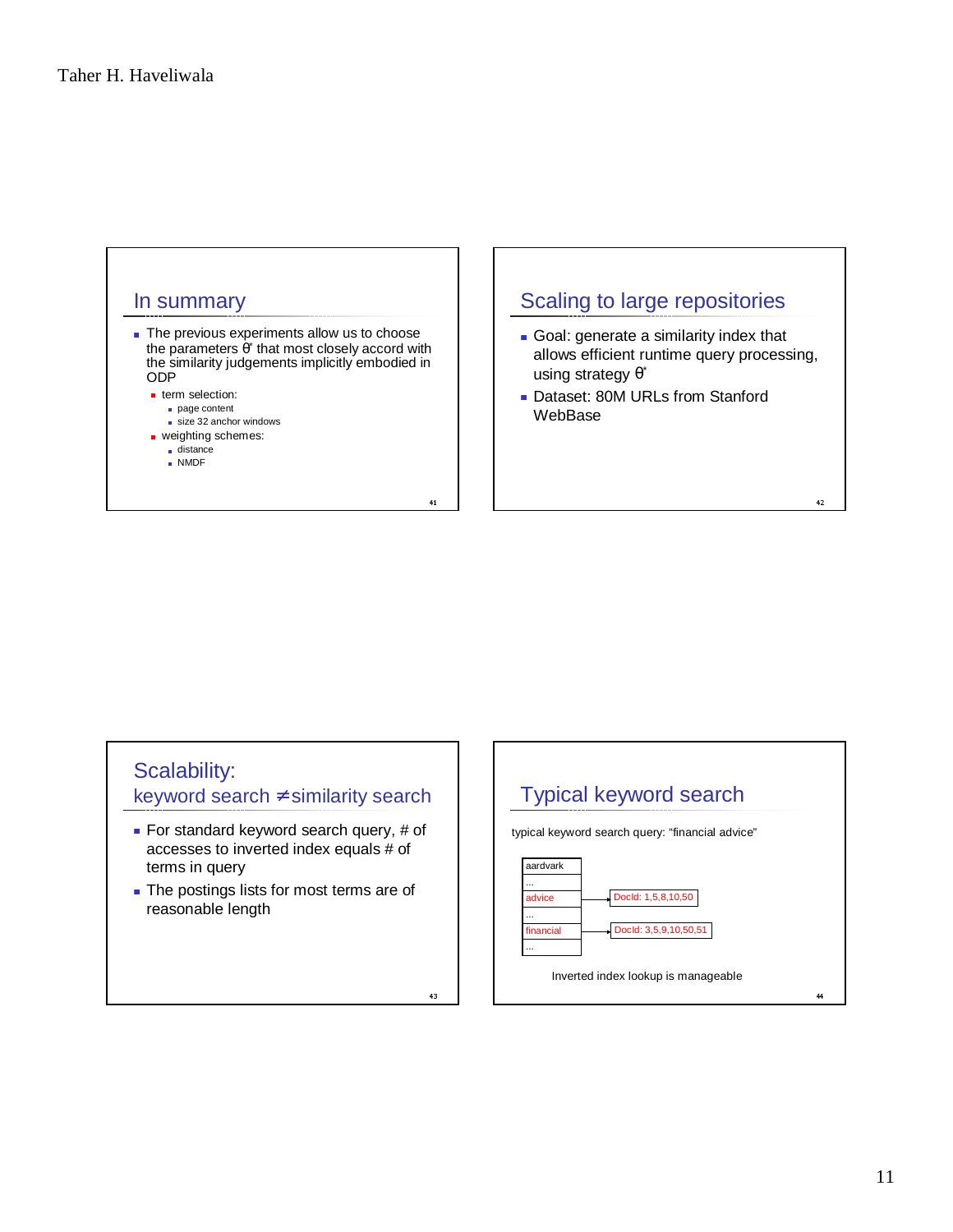# Scalability: keyword search ≠ similarity search

- For similarity search, # of accesses to inverted index equals # of terms in the query page's (potentially large) bag
- **Many of these terms could have huge** postings list in the inverted index

-

-

- content words
- very wide anchor windows



# **Scalability**

- **Solution summary:** 
	- **Use special kind of signature generation** technique to represent bags with fixed-length signature vector
	- **Similar signature vectors indicate similar** bags, w.h.p.
	- [Broder et al STOC '98], [Indyk SODA '99]

# Sample results

| MP3.com<br><b>MSN Money</b><br>International Music Network<br><b>MSN Money</b><br>Money Magazine<br>EMusic<br>CMJ: New Music First<br>MoneyExtra<br>EMusic<br>Money<br><b>Lycos Music</b><br>ETrade<br>AudioGalaxy<br>Money Club |
|----------------------------------------------------------------------------------------------------------------------------------------------------------------------------------------------------------------------------------|
|                                                                                                                                                                                                                                  |
|                                                                                                                                                                                                                                  |
|                                                                                                                                                                                                                                  |
|                                                                                                                                                                                                                                  |
|                                                                                                                                                                                                                                  |
|                                                                                                                                                                                                                                  |
|                                                                                                                                                                                                                                  |
| MorningStar<br>Listen.com                                                                                                                                                                                                        |
| Launch.com<br>The Money Page                                                                                                                                                                                                     |
| <b>Nullsoft Winamp</b><br>Reuters MoneyNet                                                                                                                                                                                       |
| <b>MutualFunds</b><br>Gracenote (cddb)                                                                                                                                                                                           |